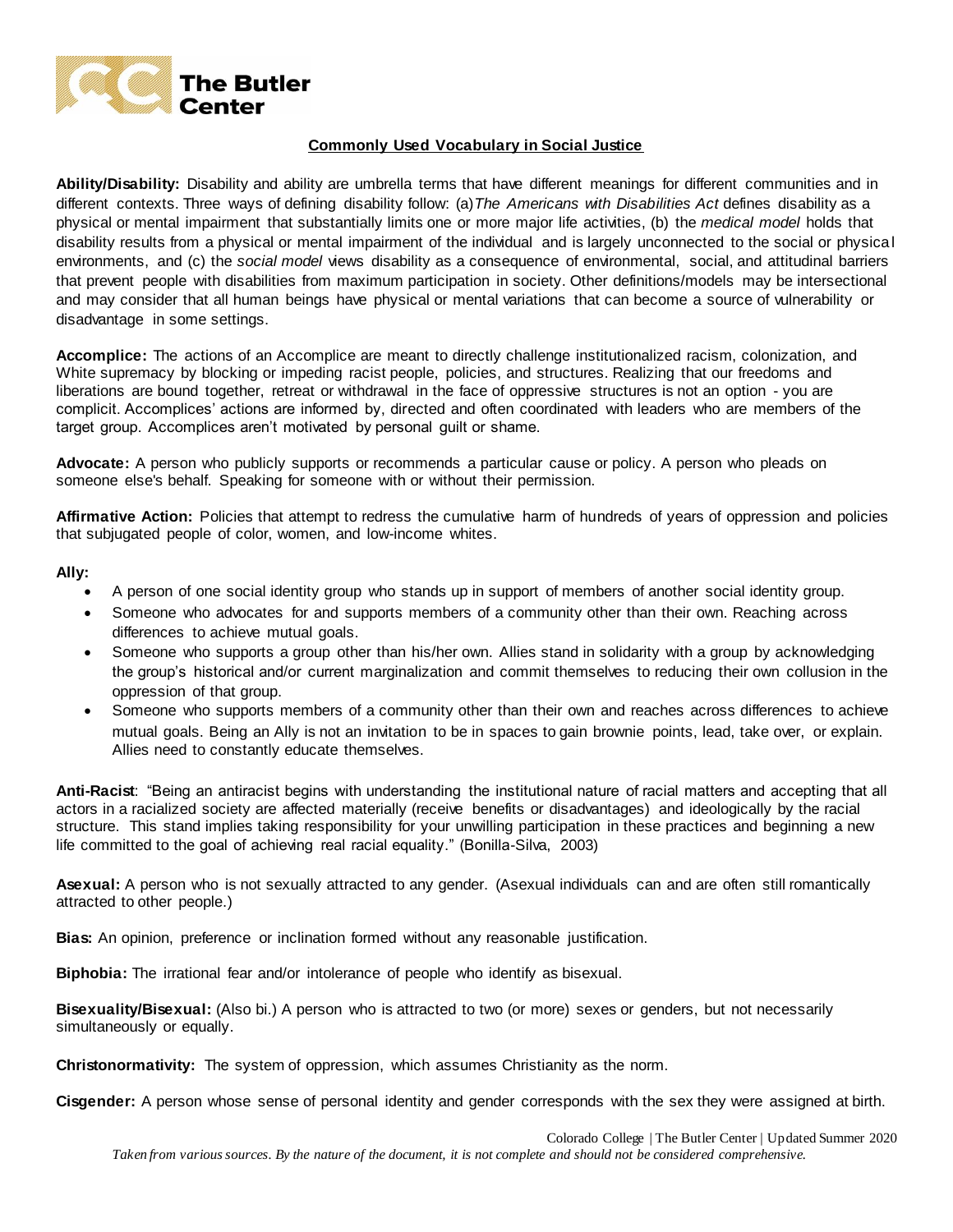

**Cissexism:** The set of acts and norms that privilege cis people and/or oppress trans people. More broadly, cissexism is the appeal to norms that enforce the gender binary, and gender essentialism, resulting in the oppression of gender variant, non-binary and trans identities.

**Colorism:** Refers to discrimination based on skin color. Colorism disadvantages dark-skinned people while privileging those with lighter skin. Research has linked colorism to smaller incomes, lower marriage rates, longer prison terms, and fewer job prospects for darker-skinned people.

**Coming Out:** To recognize one's own sexual orientation or gender identity, and to be open about it with oneself and/or with others.

**Crossdresser:** Someone who wears clothes associated with another gender part of the time, but are usually comfortable with their gender identity and sex assigned at birth. Not necessarily a drag performer or a transgender individual. Contrary to popular belief, the majority of male crossdressers identify as straight.

**Cultural Competence:** Refers to an ability to interact effectively with people of different cultures.

## **Culture:**

- The shared ideas, beliefs, values, knowledge, norms and way of life of a group of individuals.
- Culture is a way of life. Culture is passed on, from generation to generation, through institutions, groups, interpersonal, and individual behavior. Culture provides the glue that gives institutions their legitimacy from generation to generation. For individuals, culture provides a sense of identity, belonging, purpose, and worldview.

#### **Discrimination:**

- The act of showing partiality or prejudice; a prejudicial act.
- To act or treat people unfairly based on their sex, race, ethnicity, class, religion political affiliation, marital or family status, sexual orientation, age or disability, either unconsciously or deliberately.
- The differential allocation of goods, resources, and services, and the limitation of access to full participation in society based on individual membership in a particular social group.

**Diversity:** Individual and social (group) differences that contribute to dynamic relationships and interactions. Understanding each individual is unique and recognizing our individual differences. Encompasses acceptance and respect.

**Drag:** The act of dressing in clothing and adopting behaviors as part of a performance, most often as a gender not associated with your gender identity. Drag Queens perform femininity theatrically, while Drag Kings perform masculinity theatrically. Drag performance does not indicate sexuality, gender identity, or sex identity.

**Equality:** The state or quality of being equal. Supports the notion that everyone deserves the same (resources, treatment, etc.)

**Equity:** Belief that people should have basic needs that should be fulfilled, rewards should be spread evenly across the community, and that policy should be directed with impartiality, fairness, and justice towards these ends. Creation of opportunities for historically underrepresented and currently marginalized populations to have equal access to and participate fully in educational programs and other offerings that are capable of closing the gap in experience and achievement.

## **Ethnicity**:

- Cultural values and norms that distinguish the members of a given group from others.
- Ethnicity is a social construct, which divides people into social groups based on characteristics such as a shared sense of group membership, values, behavioral patterns, language, religion, political and economic interests, history and ancestral geographical base. Ethnicity shapes a group's culture.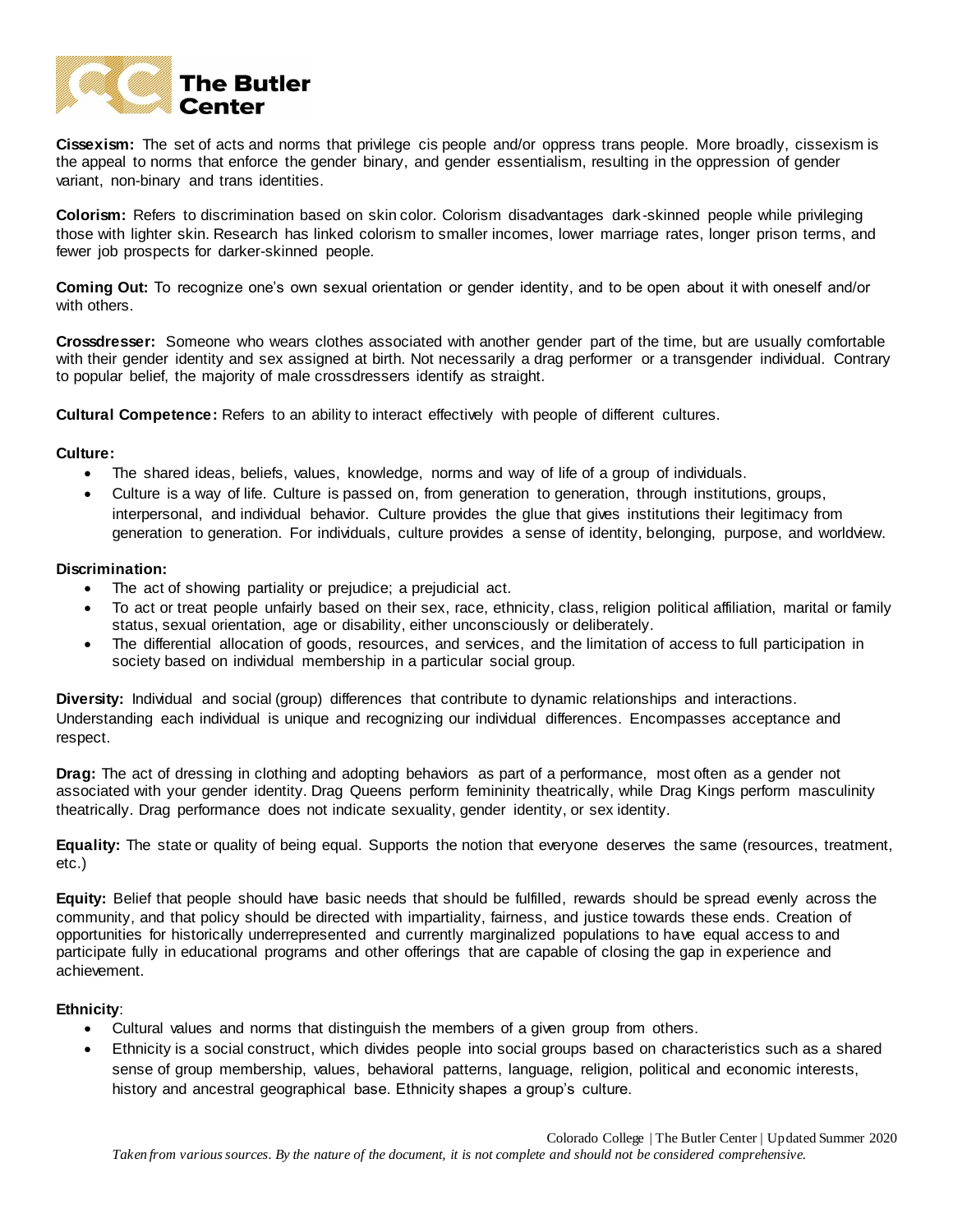

**FTM/F2M:** Abbreviation for a female-to-male transgender person.

**Gay:** A self- identified man who is sexually, romantically, and/or emotionally attracted exclusively to self- identified men.

**Gender:** The socially constructed roles, behaviors, activities, and attributes that a given society considers appropriate for men and women. Often conflated with sex. See also gender expression and gender identity.

**Gender Dysphoria:** For some transgender people, the difference between the gender they are thought to be at birth and the gender they know themselves to be can lead to serious emotional distress that affects their health and everyday lives if not addressed. Gender dysphoria is the medical diagnosis for someone who experiences this distress. Not all transgender people have gender dysphoria. On its own, being transgender is not considered a medical condition. Many transgender people do not experience serious anxiety or stress associated with the difference between their gender identity and the sex they are thought to be at birth, and so may not have gender dysphoria.

**Gender Expression:** The way in which a person expresses their gender identity through clothing, behavior, posture, mannerisms, speech patterns, activities, and more.

**Gender Fluidity:** Gender fluidity conveys a wider, more flexible range of gender expression, with interests and behaviors that may even change from day to day. Gender fluid people do not feel confined by restrictive boundaries of stereotypical expectations of women and men. For some people, gender fluidity extends beyond behavior and interests, and actually serves to specifically define their gender identity. In other words, a person may feel they are more woman on some days and more man on others, or possibly feel that neither term describes them accurately. Their identity is seen as being gender fluid.

**Gender Identity:** An individual's internal sense of gender, which may or may not be the same as the gender or sex they were assigned at birth. Often conflated with sex, although they are separate concepts.

**Gender-Neutral Pronouns:** Pronouns that do not follow the binary gender construct, and that do not identify the gender of an individual. Gender-neutral pronouns are not transgender specific—they are used by people of many sexual orientations, gender identities, and gender expressions. Reasons for using gender-neutral pronouns vary, including identifying outside of the gender binary. Examples are "ze/zir", "ze/hir" or singular "they", "their" and "them", instead of he/him or she/her.

**Genderqueer:** A person whose gender identity is neither man nor woman, is between or beyond genders, or is some combination of genders. This identity is usually related to or in reaction to the social construction of gender, gender stereotypes, and the gender binary system. Also known as non-binary.

## **Heteronormativity:**

- The assumption that heterosexuality and a rigid gender binary are normal and natural. This assumption normalizes heterosexuality and the gender binary, while stigmatizing the LGBTIQ+ community.
- The cultural bias in favor of opposite-sex relationships of a romantic/sexual nature, and against same-sex relationships of a romantic/sexual nature.

**Heterosexism:** Assuming every person to be heterosexual (or that every person should be heterosexual) therefore marginalizing people who do not identify as heterosexual. Also defined as believing heterosexuality is superior to any other sexual orientation.

**Heterosexuality:** Sexual, emotional, and/or romantic attraction to a sex or gender other than your own.

**Homophobia:** The irrational fear and/or intolerance of people who do not identify as heterosexual.

**Homosexuality:** Sexual, emotional, and/or romantic attraction to the same gender.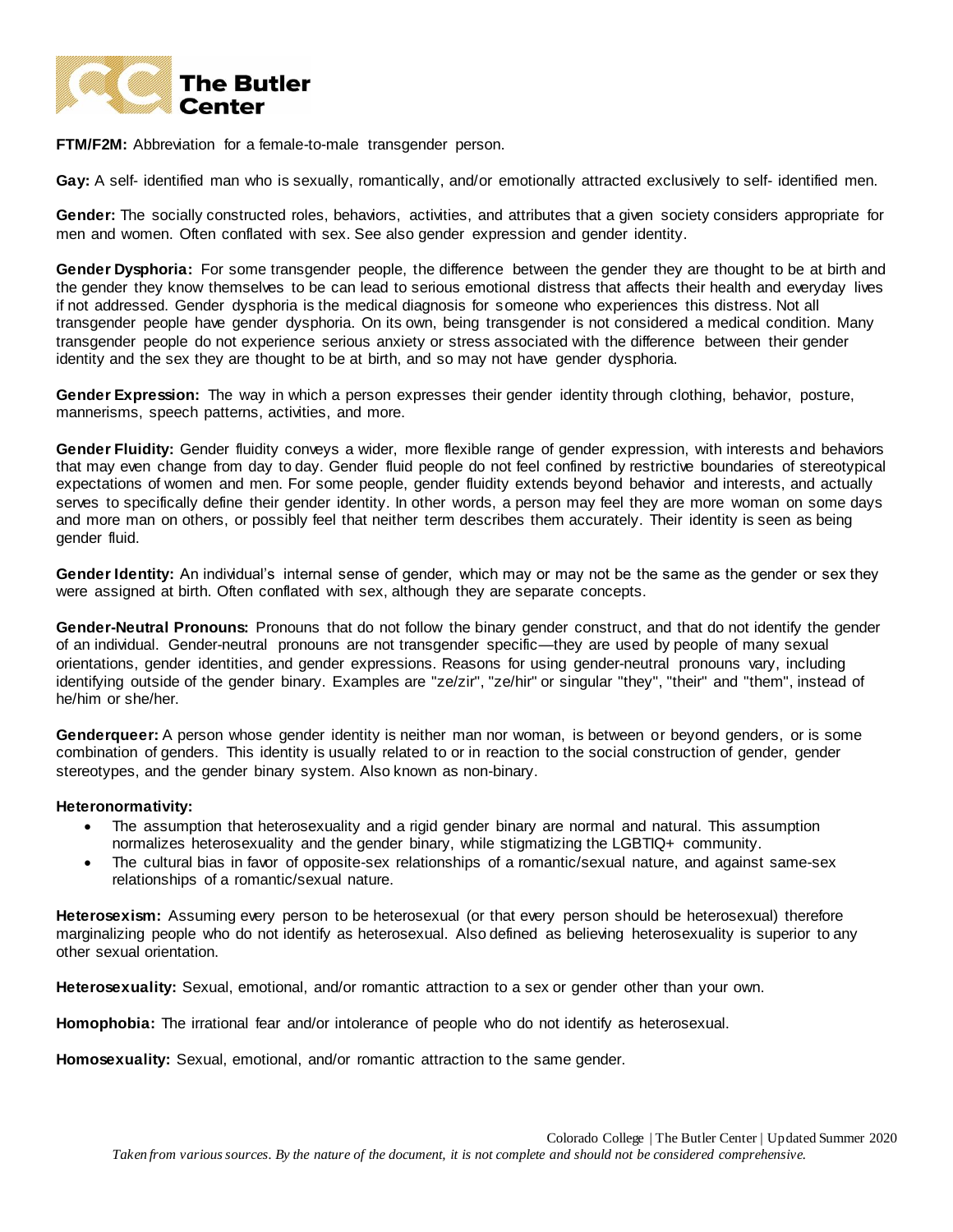

**Identity:** Refers to either (a) social category, defined by membership rules and (alleged) characteristic attributes or expected behaviors, or (b) socially distinguishing features a person takes a special pride in or views as unchangeable but socially consequential.

**In the Closet:** Keeping one's sexual orientation and/or gender identity a secret.

**Inclusion:** The act of creating involvement, environments and empowerment in which any individual or group can be and feel welcomed, respected, supported, and valued to fully participate. An inclusive and welcoming climate with equal access to opportunities and resources embrace differences and offers respect in words and actions for all people.

**Inclusiveness**: A commitment to foster a climate that represents and values all members. Active, intentional, and ongoing engagement with diversity in every aspect and in ways that increase awareness, cognitive sophistication, and empathetic understanding of the complex ways individuals interact within systems and institutions.

**Internalized Oppression:** The process by which an oppressed person comes to learn, believe, accept, and/or live out the inaccurate stereotypes and misinformation about their group.

**Intersectionality**: Introduced by legal scholar Kimberlé Crenshaw, intersectionality is a framework for understanding the ways that multiple aspects of our identities intersect, influence one another, and compound to create unique experiences. The concept is regularly used to describe the ways that societal privilege and oppression is complicated by the different parts of our identity that are marginalized or privileged in society.

**Intersex:** An intersex person is someone who is born with sex chromosomes, external genitalia, or internal reproductive systems that are not considered "standard" for either male or female (by members of the medical profession). Previously referred to as hermaphroditism, which is not considered an appropriate term.

Lesbian: A self-identified woman who is sexually, romantically, and/or emotionally attracted exclusively to self-identified women.

**LGBTQIA:** Stands for Lesbian, Gay, Bisexual, Transgender, Queer and Questioning, Intersex, and Asexual. Many other versions of this acronym are possible, including switching the order, using more or less letters, and/or adding ellipses or plus-signs to the end to demonstrate possibility and inclusivity.

**Marginalized:** Excluded, ignored, or relegated to the outer edge of a group/society/community.

**Microaggressions:** Brief and commonplace (daily) verbal, behavioral, and environmental indignities, whether intentional or unintentional, that communicate hostile, derogatory, or negative racial, gender, sexual orientation, and religious slights and insults to the target person or group.

**MTF/M2F:** Abbreviation for a male-to-female transgender person.

**Misogyny**: Manifests as treating women, regardless of if they are cis, trans, or non-binary women, as less capable, as less worthy of respect, or as reduced to some sort of demeaning status, e.g., sexually objectified.

**Non-binary:** An individual who identifies outside of the gender binary of male and female. Also known as genderqueer.

#### **Oppression:**

- The prolonged exercise of authority or power in a burdensome, cruel, or unjust manner. Oppression operates at the personal/interpersonal, cultural, and structural levels.
- Illegitimate institutionalized power, built and perpetuated throughout the course of history. Allows certain "groups" to confer illegitimate dominance over other "groups", and this dominance is maintained and perpetuated at an institutional level.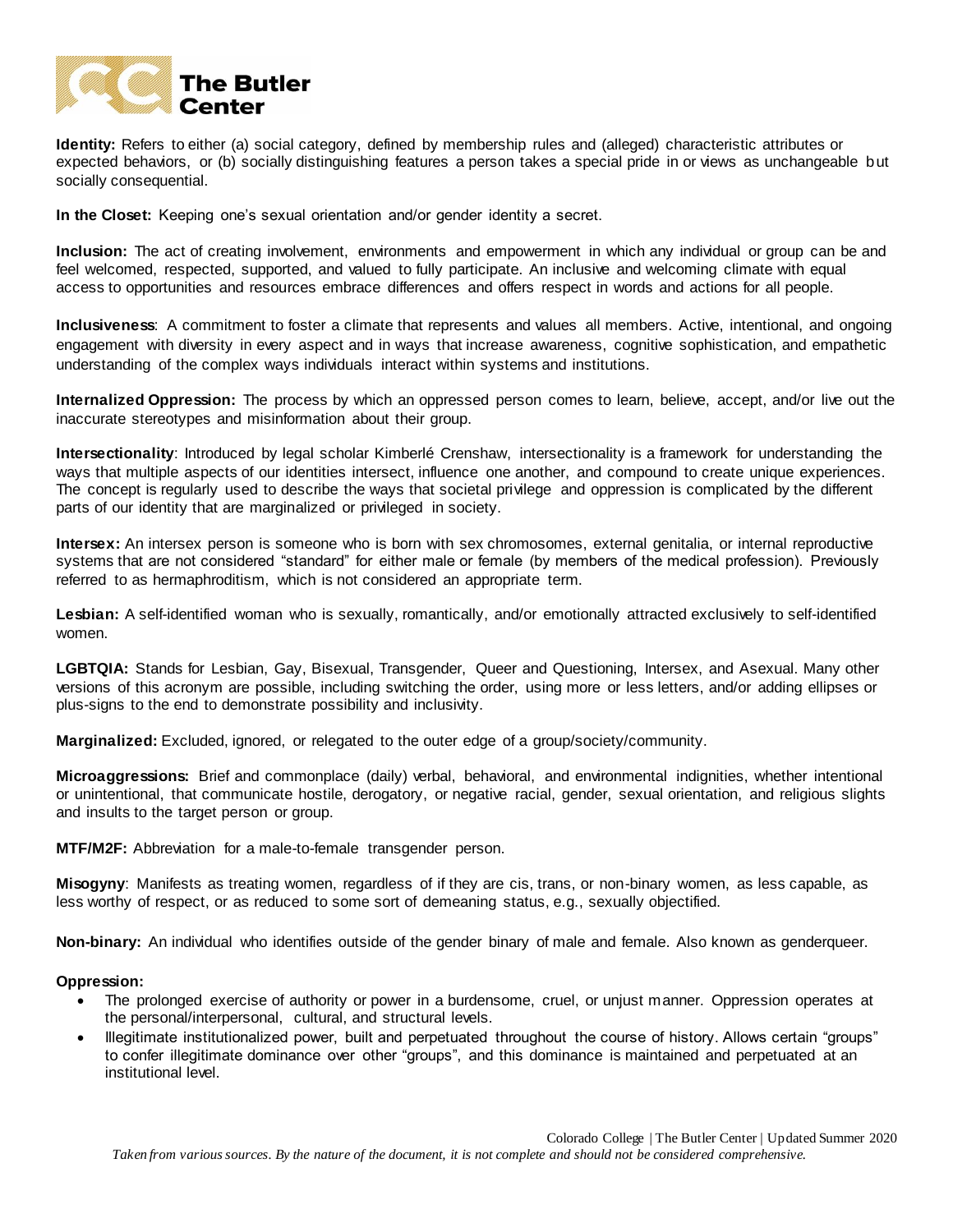

**Outing:** The act of disclosing and often assuming a person's (often queer) sexual orientation or gender identity without that person's consent.

**Pansexual:** A person who is emotionally, romantically, sexually, affectionately, or relationally attracted to people regardless of their gender identity or biological sex. Use of the term usually signals a repudiation of the concept of binary sexes (a concept implied by "bisexual").

**Patriarchy:** an economic, political, cultural and social system of domination of women and transgender people that privileges non-transgender men. Patriarchy is based on binary definitions of gender (male/female) with strict gender roles. It also relies upon rigidly enforced heterosexuality that places male/straight/non-transgender as superior and women/queer/transgender as inferior. Patriarchy shapes and is shaped by white supremacy, capitalism, and the state. Together, they form interlocking systems of oppression.

**People of Color:** A collective term for people of Asian American/Pacific Islander, African American/Black, Arab American, Hispanic/Latinx, and Native American/Indigenous backgrounds; as opposed to the collective "White" for those of European ancestry.

**Power:** Power is the ability to affect the world, or to change your circumstances. The ability to do, act, think and behave as we would like - to have control over our own lives and others. Power is control of, or access to those institutions sanctioned by the state. Institution power is the social, political and economic power which provides access to resources, the ability to influence others, and access to decision makers to get what you want done.

**Prejudice:** Prejudice is a set of negative personal beliefs about a social group that leads individuals to pre-judge people from that group or the group in general, regardless of individual differences among members of that group.

**Privilege:** Systematic favoring, enriching, valuing, validating, and including of certain social identities over others. Individuals cannot "opt out" of systems of privilege; rather these systems are inherent to the society in which we live.

**Queer:** Multiple definitions: (1) often used as an umbrella term to refer to all LGBTQIA+ people. (2) A political statement, as well as a sexual orientation or gender identity, which advocates breaking binary thinking and seeing both sexual orientation and gender identity as potentially fluid. (3) An inclusive label to explain a complex set of sexual behaviors and desires (for example, a person who is attracted to multiple genders in different ways may identify as queer.) Queer is a term that has a history of pejorative use, but since the 90's has be reclaimed.

**Questioning:** The process of examining one's sexual orientation and/or gender identity. Can be used as an adjective. Often used to describe a definite period of time; questioning can also refer to an ongoing identity.

**Race:** The concept of dividing people into populations or groups on the basis of various sets of physical characteristics, with skin color being the most often identifying feature (which usually results from genetic ancestry) i.e. Caucasian, Black, African American, Asian, Pacific Islander.

**Racism:** Racism, both personal and institutional, involves prejudice and the power to enforce it. It is revealed in attitudes, behavior and systems in which white people maintain supremacy over people of color. Human beings create the systems, which in turn, reinforce racism. Personal/individual racism is a result of the beliefs, attitudes, and actions of people that support or perpetuate racism. It happens at both an unconscious and conscious level, and can be both passive and active.

**Same-Gender Loving (SGL):** A term often used in some Black communities to describe one's sexual orientation, seeing "gay" and "lesbian" as primarily white terms. "Same-sex loving" is also in use.

## **Sex:**

 A medical term designating a certain combination of gonads, chromosomes, external gender organs , secondary sex characteristics, and hormonal balances. Common terms are "male," "female," and "intersex."